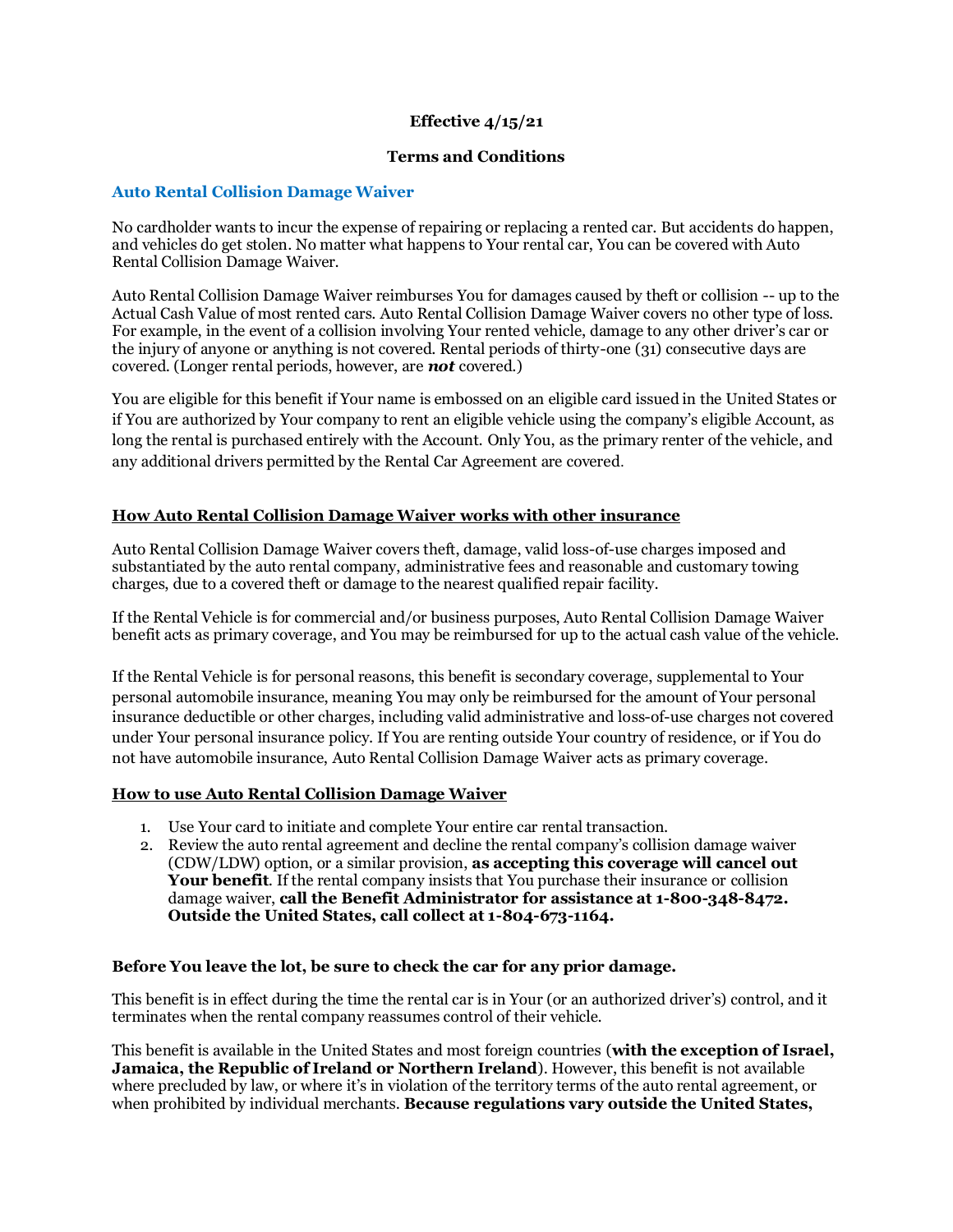### **check with Your auto rental company and the Benefit Administrator before You travel, to be sure that Auto Rental Collision Damage Waiver will apply.**

## **Vehicles** *not* **covered**

Certain vehicles are *not* covered by this benefit, they consist of expensive, exotic, and antique cars; cargo vans; certain vans; vehicles with an open cargo bed; trucks; motorcycles; mopeds; motorbikes; limousines; and recreational vehicles.

Examples of expensive or exotic cars are the Alfa Romeo, Aston Martin, Bentley, Corvette, Ferrari, Jaguar, Lamborghini, Lotus, Maserati, Maybach, McLaren, Porsche, Rolls Royce, and Tesla. However, selected models of Audi, BMW, Mercedes-Benz, Cadillac, Infiniti, Land Rover, Lexus, Lincoln, and Range Rover *are* covered.

An antique car is defined as one that is over twenty (20) years old, or one that has not been manufactured for ten (10) years or more.

Vans are not covered. But those designed as small-group transportation vehicles (seating up to nine [9] people, including the driver) *are* covered.

# **If You have questions about a specific vehicle's coverage or organization where the vehicle is being reserved, call the Benefit Administrator at 1-800-348-8472 or call collect outside the United States at 1-804-673-1164.**

# **Related instances & losses** *not* **covered**

- Any obligation You assume under any agreement (other than the deductible on Your personal auto policy)
- Any violation of the auto rental agreement or this benefit
- Injury of anyone, or damage to anything, inside or outside the Rental Vehicle
- Loss or theft of personal belongings
- Personal liability
- Expenses assumed, waived, or paid by the auto rental company, or its insurer
- The cost of any insurance, or collision damage waiver, offered by or purchased through the auto rental company
- Depreciation of the Rental Vehicle caused by the incident including, but not limited to, "diminished value"
- Expenses reimbursable by Your insurer, employer, or employer's insurance
- Theft or damage due to intentional acts, or due to the driver(s) being under the influence of alcohol, intoxicants, or drugs, or due to contraband, or illegal activities
- Wear and tear, gradual deterioration, or mechanical breakdown
- Items not installed by the original manufacturer
- Damage due to off-road operation of the Rental Vehicle
- Theft or damage due to hostility of any kind (including, but not limited to, war, invasion, rebellion, insurrection, or terrorist activities)
- Confiscation by authorities
- Vehicles that do not meet the definition of covered vehicles
- Rental periods that either exceed, or are intended to exceed thirty-one (31) consecutive days
- Leases and mini leases
- Theft or damage as a result of the authorized driver's and/or cardholder's lack of reasonable care in protecting the Rental Vehicle before and/or after the damage or theft occurs (for example, leaving the car running and unattended)
- Theft or damage reported more than forty-five  $(45)$  days\* after the date of the incident
- Theft or damage for which a claim form has not been received within ninety (90) days [\\*](#page-2-0) from the date of the incident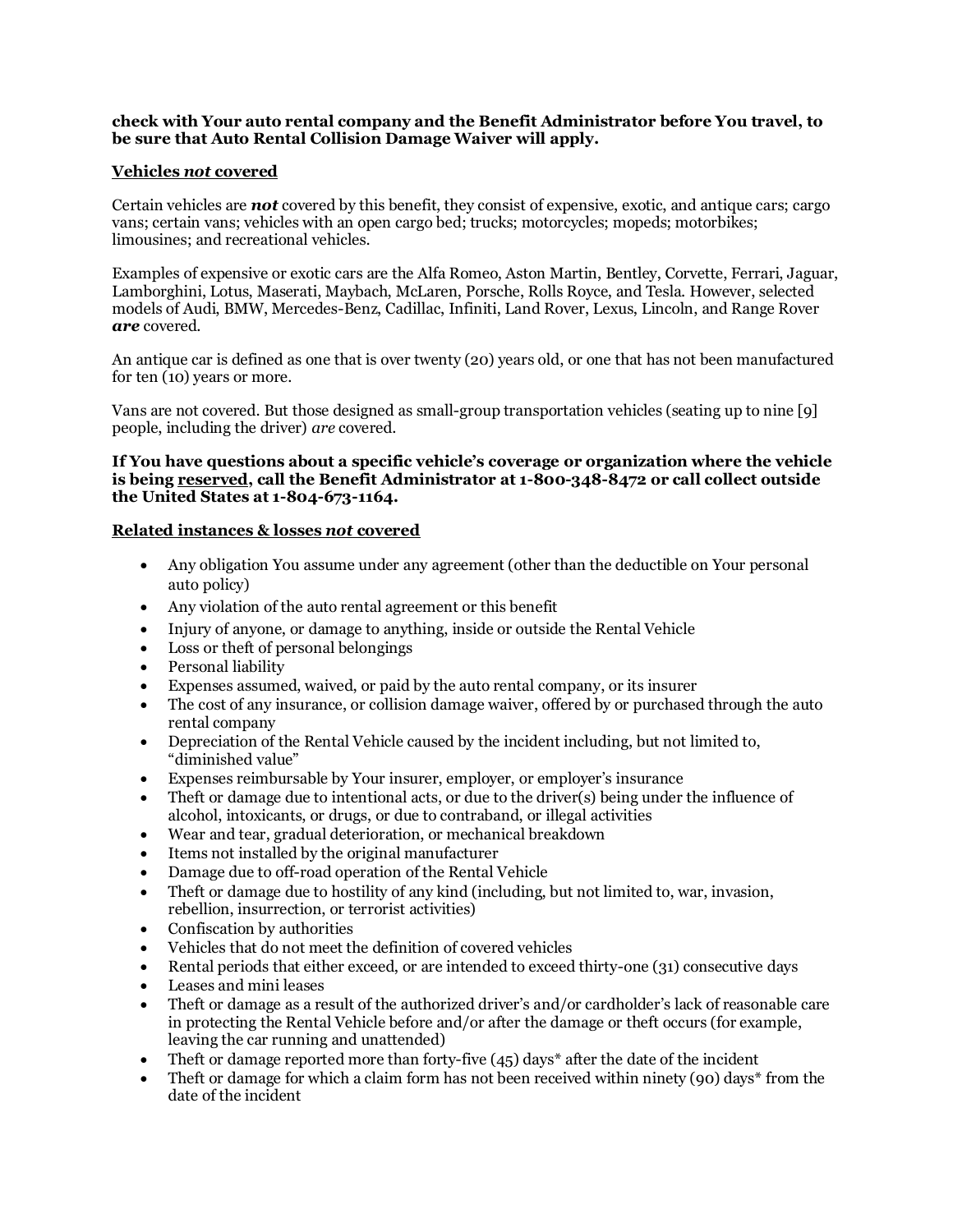- <span id="page-2-0"></span>• Theft or damage for which all required documentation has not been received within three hundred and sixty-five (365) days after the date of the incident
- Theft or damage from rental transactions that originated in Israel, Jamaica, the Republic of Ireland, or Northern Ireland
- Losses caused by or resulting from a Cyber Incident

# **\*Not applicable to residents in certain states**

# **Filing a claim**

It is Your responsibility as a cardholder to make every effort to protect Your Rental Vehicle from damage or theft. If You have an accident, or Your Rental Vehicle has been stolen, immediately call the Benefit Administrator at **1-800-348-8472** to report the incident, regardless of whether Your liability has been established. Outside the United States, call collect at **1**-**804-673-1164.**

You should report the theft or damage as soon as possible but no later **than forty-five (45) days** from the date of the incident.

The Benefit Administrator reserves the right to deny any claim containing charges that would not have been included, if notification occurred before the expenses were incurred. Thus, it's in Your best interest to notify the Benefit Administrator immediately after an incident. Reporting to any other person will not fulfill this obligation.

# **What You must submit to file a claim**

At the time of the theft or damage, or when You return the Rental Vehicle, ask Your car rental company for the following documents:

- A copy of the accident report form
- A copy of the initial and final auto rental agreements (front and back)
- A copy of the repair estimate and itemized repair bill
- Two (2) photographs of the damaged vehicle, if available
- A police report, if obtainable
- A copy of the demand letter which indicates the costs You are responsible for and any amounts that have been paid toward the claim.

Submit all of the above documents from the rental company, along with the following documents, to the Benefit Administrator:

- The completed and signed Auto Rental Collision Damage Waiver claim form (Important: This must be postmarked within ninety (90) days\* of the theft or damage date, even if all other required documentation is not yet available – **or Your claim may be denied**).
- A copy of Your monthly billing statement (showing the last four [4] digits of the Account number) demonstrating that the entire rental transaction was made on Your eligible Account.
- If the rental was for personal use, a statement from Your insurance carrier (and/or Your employer or employer's insurance carrier, if applicable), or other reimbursement showing the costs for which You are responsible, and any amounts that have been paid toward the claim. Or, if You have no applicable insurance or reimbursement, a statement of no insurance or reimbursement is required.
- If the rental was for personal use, a copy of Your primary insurance policy's Declarations Page (if applicable), to confirm Your deductible (This means the document(s) in Your insurance policy that lists names, coverages, limits, effective dates, and deductibles).
- Any other documentation required by the Benefit Administrator to substantiate the claim.

Finally, please note that all remaining documents must be postmarked within three hundred and sixtyfive (365) days<sup>\*</sup> of the theft or damage date **or Your claim may be denied.**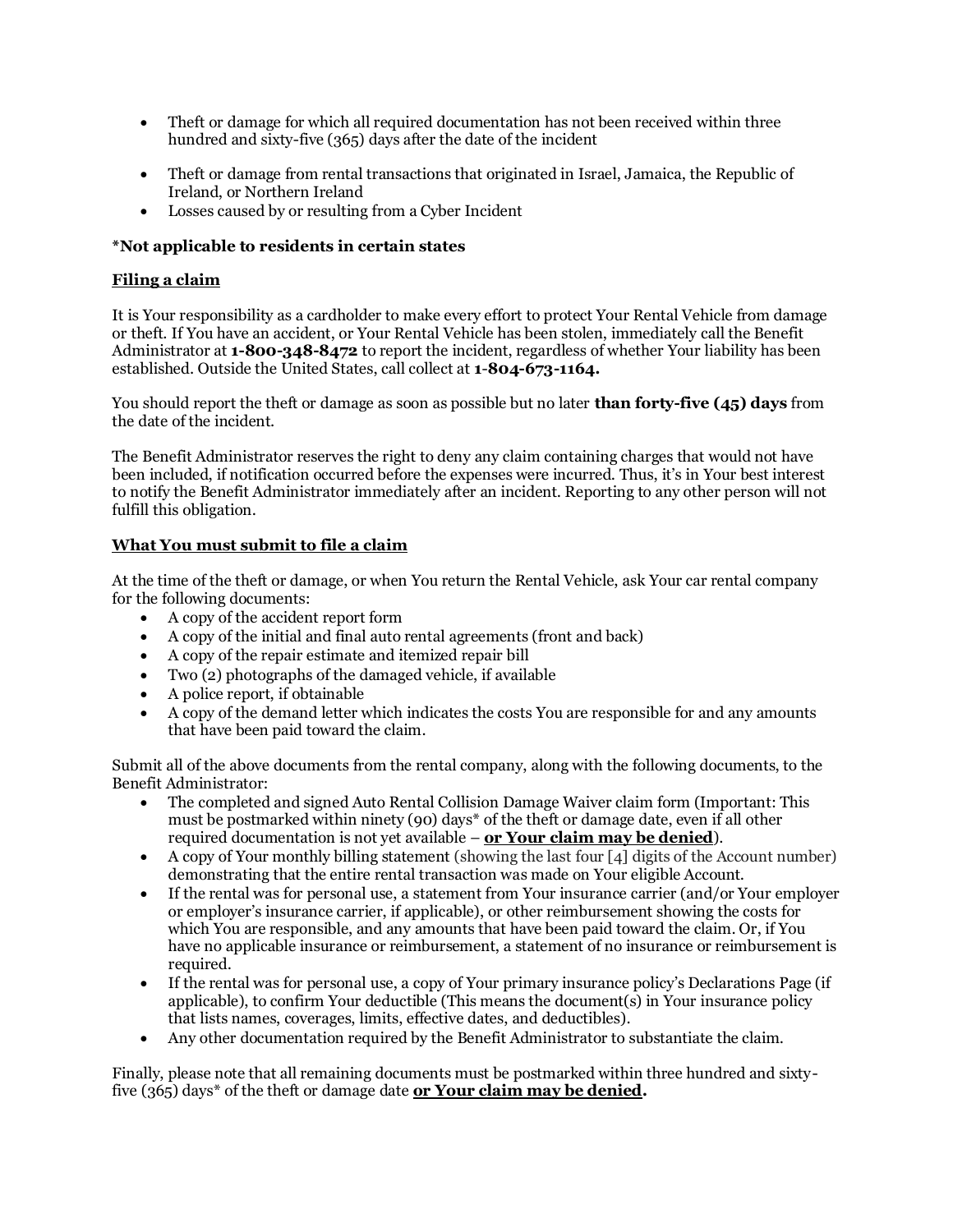# **\*Not applicable to residents of certain states.**

# *For faster filing, or to learn more about Auto Rental Collision Damage Waiver, visit* **[www.eclaimsline.com](https://www.eclaimsline.com)**

### **Finalizing Your claim**

Your claim will typically be finalized within fifteen (15) days, after the Benefit Administrator has received all the documentation needed to substantiate Your claim.

### **Transference of claims**

Once Your claim has been paid, all Your rights and remedies against any party in regard to this theft or damage will be transferred to the Benefit Administrator, to the extent of the cost of payment made to You. You must give the Benefit Administrator all assistance as may reasonably be required to secure all rights and remedies.

# **Definitions**

**Account** means Your credit or debit card Accounts.

**Actual Cash Value** means the amount a Rental Vehicle is determined to be worth based on its market value, age and condition at the time of loss.

**Computer Programs** means a set of related electronic instructions which direct the operations and functions of a computer or device connected to it, which enable the computer or device to receive, process, store, retrieve or send data.

**Cyber Incident** means any of the following acts:

- (a) unauthorized access to or use of Your Digital Data or Rental Vehicle;
- (b) alteration, corruption, damage, reduction in functionality, manipulation, misappropriation, theft, deletion, erasure, loss of use or destruction of Your Digital Data or Rental Vehicle;
- (c) transmission or introduction of a computer virus or harmful code, including ransomware, into or directed against Your Digital Data or Rental Vehicle;
- (d) restriction or inhibition of access to or directed against Your Digital Data or Rental Vehicle;
- (e) computer errors, including human operating error or omission; power failure, surge, or diminution of electronic systems; or mistakes in legitimate electronic code or damage from code installed on a Rental Vehicle during the manufacturing process, upgrade process, or normal maintenance

**Digital Data** means information, concepts, knowledge, facts, images, sounds, instructions, or Computer Programs stored as or on, created or used on, or transmitted to or from computer software (including systems and applications software), on hard or floppy disks, CD-ROMs, tapes, drives, cells, data processing devices or any other repositories of computer software which are used with electronically controlled equipment. Digital Data shall include the capacity of a Rental Vehicle to store information, process information, and transmit information over the Internet.

**Eligible Person** means a cardholder who pays for their auto rental by using their eligible Account.

**Rental Car Agreement** means the entire contract an eligible renter receives when renting a Rental Vehicle from a rental car agency which describes in full all of the terms and conditions of the rental, as well as the responsibilities of all parties under the contract.